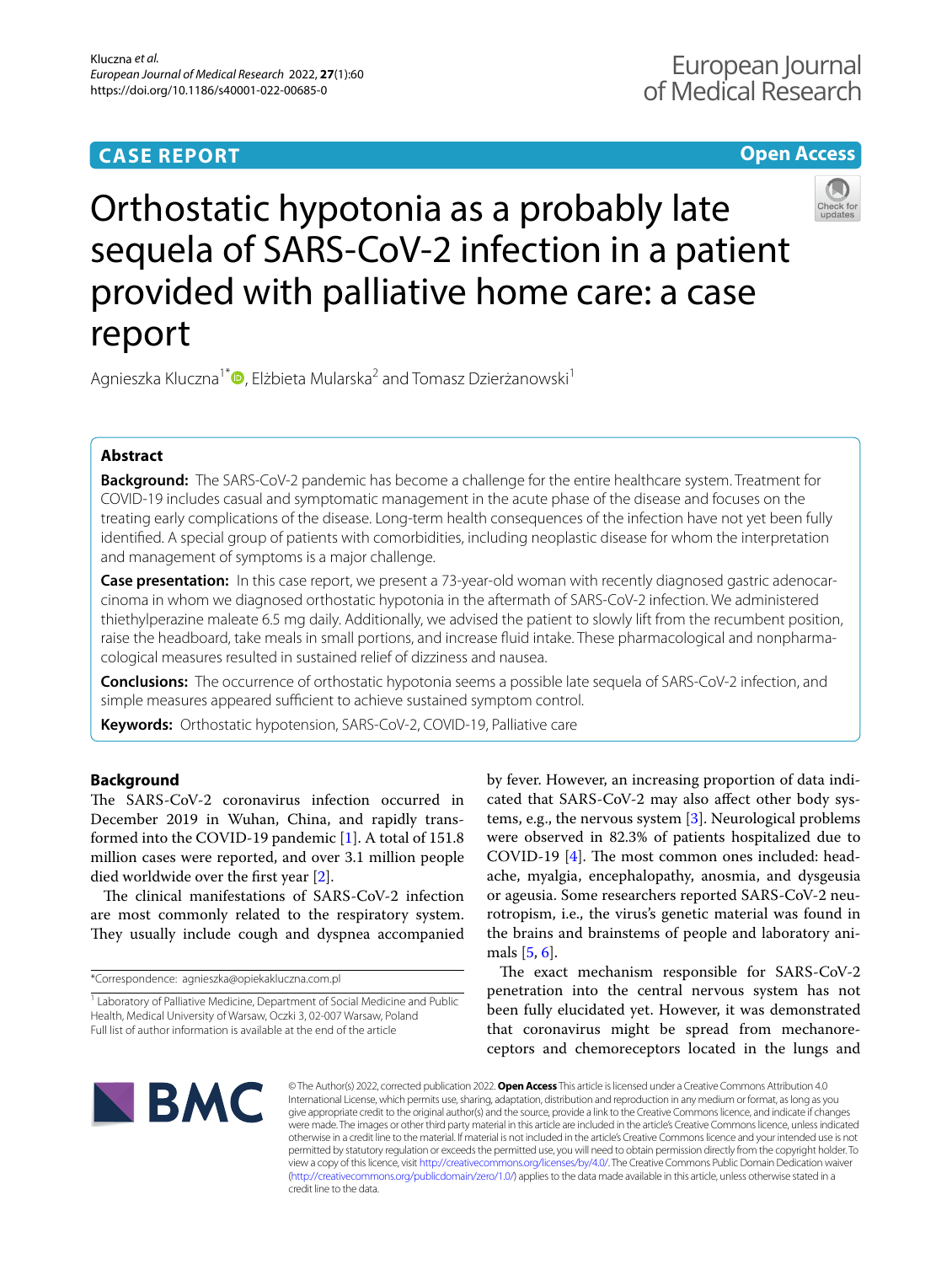lower respiratory tract into the autonomic center in the brainstem via synaptic connections  $[7]$  $[7]$  $[7]$ . The second mechanism involved the blood-borne spread from the systemic circulation into the cerebral circulation, where slower blood flow promoted injury to the capillaries and endothelium exerted by the virus and facilitated access to the brain [[6\]](#page-4-5).

Numerous authors reported the infuence of SARS-CoV-2, but data concerning the efect of the virus on the autonomic nervous system are scarce [[8\]](#page-4-7). It is due to the fact that the manifestations related to the dysfunctions of the autonomic nervous system (dysautonomia) were usually observed after the acute stage of infection, i.e., during the chronic stage of COVID-19  $[9]$  $[9]$ . The disturbed function of the autonomic system results in orthostatic intolerance syndromes, including orthostatic hypotonia, vasovagal syncope, and postural orthostatic tachycardia syndrome (POTS) [\[9](#page-4-8)].

Orthostatic hypotonia and syncope associated with viral diseases may be caused by the loss of gastrointestinal fuid, prolonged bed rest, and the deterioration of cardiovascular and visceral sensory system conditions after acute disease [[10\]](#page-4-9).

The paper presents a case report of a woman with gastric adenocarcinoma and the manifestations of orthostatic hypotension in the course of SARS-CoV-2 infection. Medical literature available worldwide includes few case reports of patients with COVID-19 in whom orthostatic hypotonia or other manifestations of dysautonomia occurred. It is because such manifestations usually develop after the acute stage of the infection or after having had the disease when the patients are in an outpatient setting. Therefore, making a correct diagnosis is hardly possible.

### **Case presentation**

A 73-year-old woman was referred to the gastroenterology clinic because of bleeding from the upper part of the digestive tract, which occurred in December 2019 during an elective hospitalization in the cardiology department, where she underwent one of the stages of coronary angioplasty. The patient record included the following concomitant pathologies: ischemic heart disease, hypertension, mixed hyperlipidemia, atherosclerosis of lower extremity arteries, secondary anemia, status post-coronary angioplasty with the implantation of a DES stent to Cx/OM (31.10.2019) and DES to LAD (03.12.2019). The patient underwent esophagogastroduodenoscopy during hospitalization in the gastroenterology department in February 2020. The examination revealed an irregular polyp covered with necrotic lesions in the distal esophagus, cardia and subcardia regions of the stomach. The test for *Helicobacter pylori* yielded a positive result. The histopathological examination of the specimens confrmed the infltration with intestinal-type gastric adenocarcinoma, HER-2 negative, CS IV. Abdominal ultrasonography revealed rather massive, hyperechogenic, coalescing, heterogeneous, metastatic-like hepatic lesions and a metastatic lymph node in the area of the left hepatic lobe. The patient was discharged with no clinical symptoms and laboratory signs of recurrent bleeding in the later course of the disease.

Computed tomography of the abdomen performed in March 2020 confrmed multiple hepatic metastases and lymphadenopathy of the retroperitoneal space. The patient was not qualifed for surgery. She was qualifed for FOLFOX 4 systemic treatment (oxaliplatin, folinic acid, 5-fluorouracil). The patient was admitted to the clinical oncology department after negative SARS-CoV-2 test. The patient received the first and only course of chemotherapy. She was administered iron isomaltoside (1000 mg) and darbepoetin alfa (500 µg) due to anemia (hemoglobin 9.1 g/dL) and low iron concentration in the blood (19.0 μg/dL). Neutropenic fever prophylaxis involved the administration of flgrastim 48 million IU for 5 days. According to the information obtained from the family, the patient had reported malaise and nausea 7 days after discharge, but she was unable to receive medical attention due to the organizational chaos in healthcare-associated with the COVID-19 pandemic. Twelve days after discharge, she was admitted to the infectious disease ward with a fever over 38 °C, nausea, vomiting, and dehydration. The patient underwent the PCR test of the swab collected from the posterior pharyngeal wall. Due to the possibility of developing the complications of systemic treatment in the form of neutropenic fever, empirical antibiotic therapy and growth factors were introduced. After a negative SARS-CoV-2 PCR result was obtained, the patient was transferred to the clinical oncology department to continue treatment. The patient received two units of leukoreduced red blood cell concentrate because of her anemia (hemoglobin 7.9 g/dL). Computed tomography angiography was performed to rule out pulmonary embolism because of multiple risk factors of venous thromboembolism and a high level of p-dimers. On day 21 of hospitalization, the patient's auto- and allopsychic orientation deteriorated, her blood pressure increased to 200/100 mmHg, and she experienced a tonic seizure. The magnetic resonance of the brain revealed no ischemic foci or metastatic lesions. Antiepileptic treatment was introduced—the patient was administered levetiracetam at a daily dose of 500 mg.

On day 16 of hospitalization in the oncology department, another swab was collected from the patient because of a confrmed coronavirus infection in one of the inpatients. The result was positive for SARS-CoV-2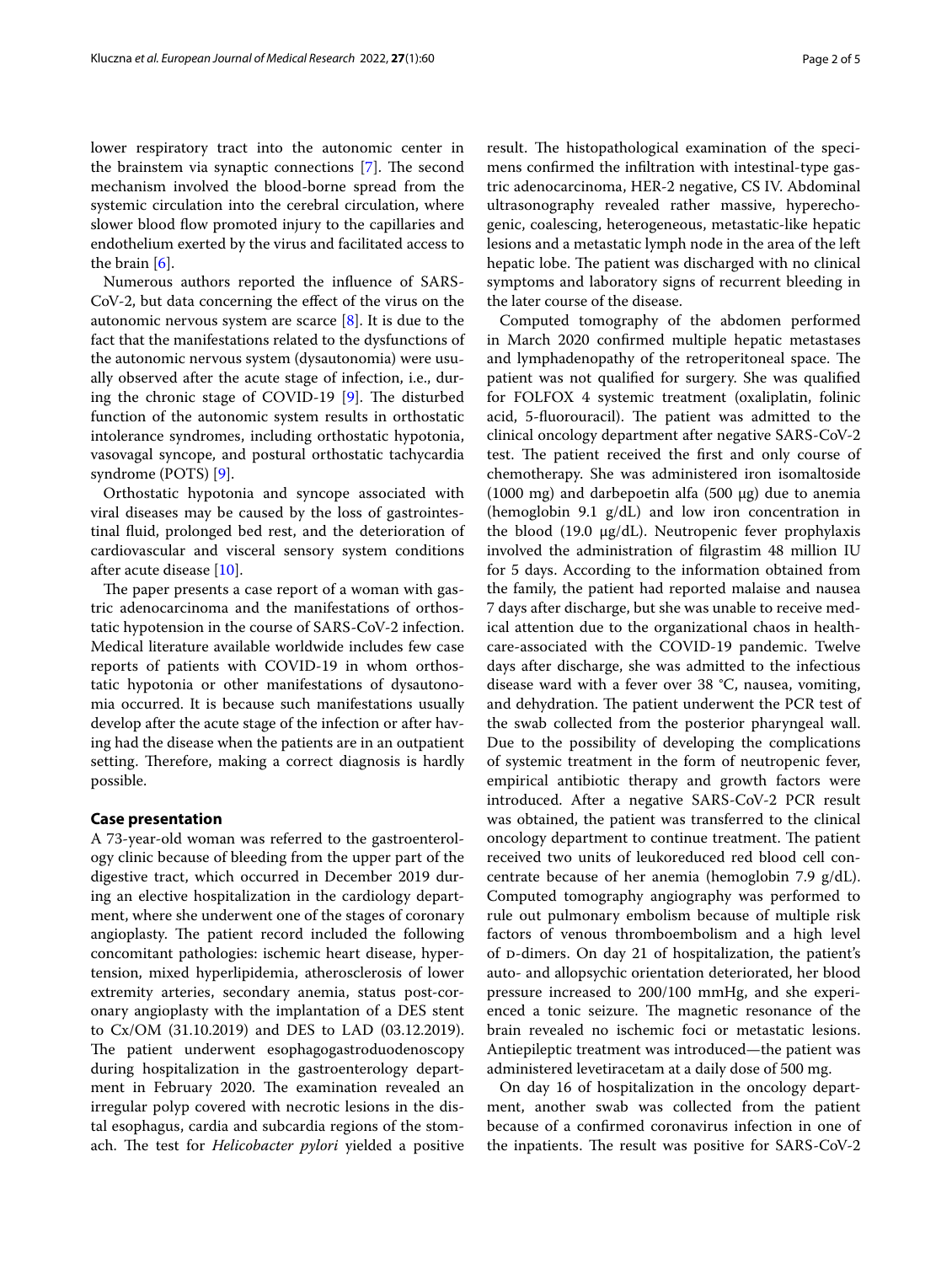infection, so our patient was transferred to the infectious disease department. On admission, the patient was not fully oriented. She was bradyphrenic with memory disorders. She had grade 4 performance status on the Eastern Cooperative Oncology Group (ECOG) scale, normal body temperature, and no clinical signs of infection. The physical examination revealed blood pressure of 146/74 mmHg, heart rate 86 bpm, oxygen saturation 90%, and as for abnormal fndings—considerable hepatomegaly. Laboratory fndings were as follows: C-reactive protein 18 mg/L, hemoglobin 11.3 g/dL, platelets 370  $\times$  10<sup>3</sup>/  $\mu$ L, leukocytes 6.22 × 10<sup>6</sup>/ $\mu$ L, creatinine 0.85 mg/dL, sodium 131.0 mmol/L; potassium 4.77 mmol/L; chlorides 93 mmol/L. The electrocardiogram revealed a normal cardiac axis. On days 7–9 of the hospitalization in the infectious disease department, the patient's blood pressure increased to the maximum of 188/91 mmHg, and on day 17, the patient fell off the bed and cut her left eyebrow. The course of SARS-CoV-2 infection was mild. The patient had no imaging exercise performed, nor she required oxygen supplementation. She received regular diet and self-served. On day 23 of hospitalization, after two negative SARS-CoV-2 results had been obtained, the patient was discharged from the infectious disease department with the recommendation to continue treatment (clopidogrel 75 mg, omeprazole 40 mg, nadroparin calcium 0.6 mL, quetiapine 25 mg, ramipril 10 mg, indapamide SR 1.5 mg and nitrendipine 10 mg daily).

In May 2020, the patient was referred to palliative home care with severe constipation (no bowel movements for 2 weeks) as the main complaint. The abnormal fndings on physical examination were: a bedridden patient, ECOG 4, pallor, a 3-cm cut visible on the left eyebrow, a pressure ulcer with dry necrosis on the left heel, hepatomegaly, blood pressure 100/60 mmHg, heart rate 79 bpm, oxygen saturation 93%. The nutritional status, based on physical examination, was correct. The patient received four meals and at least 1500 mL of fuids per day. Any attempt at raising the headboard over the angle of 45° or sitting up resulted in nausea and dizziness. A syncopal episode was provoked when the patient was ambulated. The manifestations persisted despite the discontinuation of hypotensive drugs and normal fuid intake. On day 15 after discharge from the hospital, the patient was diagnosed with orthostatic hypotension.

The Schellong test was performed to confirm the diagnosis [[11](#page-4-10)]. However, after 30 s of ambulation, the patient reported nausea and dizziness, so the test was discontinued. The Head Upright Tilt Table test was not performed in home setting [\[12](#page-4-11)]. No other tests were performed to confrm the dysfunction of the autonomic nervous system because of the lack of consent. The patient was followed up. She was administered thiethylperazine maleate 6.5 mg once daily. At the same time, the nonpharmacological treatment involved a slow postural shift from a recumbent to sitting position, the avoidance of increased abdominal muscle pressure, raising the headboard by 10°–20°, consuming small portions of food, increasing fluid intake [\[13](#page-4-12)].

The therapeutic management was verified during a subsequent visit. The intensity of nausea and dizziness was reduced, and the resultant intensity of those symptoms was acceptable. In the patient's opinion, the adherence to the nonpharmacological instructions contributed to the improvement in her well-being.

## **Discussion**

Orthostatic hypotonia is defned as systolic pressure reduction by at least 20 mmHg or diastolic pressure reduction by at least 10 mmHg during 3 min after shifting from a recumbent to a sitting position  $[14]$ . It is a symptom and not a disease [[15\]](#page-4-14). A blood pressure decrease results from the inability of the autonomic nervous system to reach the appropriate venous return and the constriction of blood vessels sufficient for the maintenance of blood pressure. Such a regulation depends on baroreceptor refexes, normal blood volume, and mechanisms responsible for excessive blood pooling in the venous bed  $[16]$  $[16]$ . The phenomenon usually occurs during sudden ambulation and may be more intense in the morning, which is associated with increased blood pressure in a recumbent position and nocturnal natriuresis. Moreover, non-specifc problems are usually present, such as generalized weakness, chronic fatigue, nausea, and headaches. Visual disorders are due to the ischemia of the retina and cerebral occipital lobes. Furthermore, anginal pain is observed. It results from functional myocardial ischemia in patients with normal coronary vessels. Dizziness associated with concentration disorders is a common problem. They deteriorate the quality of life and the ability to perform everyday activities  $[17]$  $[17]$ . The ischemia of the trapezius muscle and cervical muscles may trigger pain in the suboccipital, nuchal, cervical, and back areas [[17](#page-4-16)].

The hypoperfusion of the pulmonary apices caused by the dysregulation of ventilation leads to orthostatic dyspnea in patients with orthostatic hypotonia [[18](#page-4-17)]. The loss of consciousness and transient sightlessness occur in severe cases, and in the most severe cases, transient ischemic attacks are observed  $[19]$  $[19]$ . The above manifestations are associated with emotional discomfort and anxiety. Two forms of orthostatic hypotonia are distinguished depending on the time passed after ambulation: early orthostatic hypotonia with the onset of symptoms within 3 min after changing the position, and the delayed with the clinical manifestations observed between 5 and 40 min after ambulation [\[20](#page-4-19),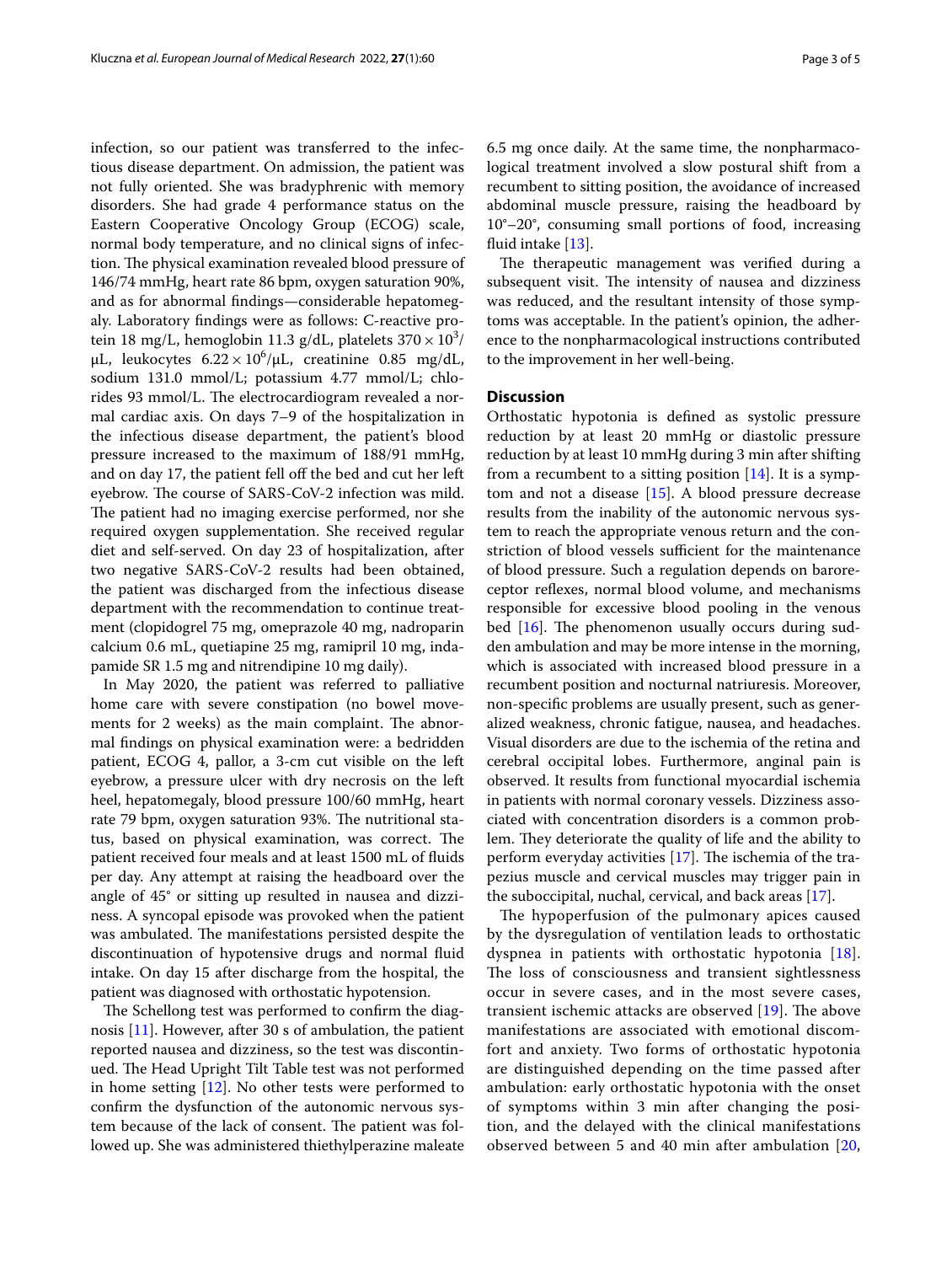[21\]](#page-4-20). The maintaining of appropriate values of blood pressure during ambulation and in a standing position depends on blood volume in the vascular bed, the coordinated function of vasculo-neural impulses, and humoral response. Ambulation results in the shift of approximately 500–1000 mL of blood to the lower extremities and visceral circulation. Venous return to the heart is decreased, and ventricular flling is diminished, which result in reduced cardiac output and blood pressure. Such hemodynamic changes trigger a compensatory reflex response to restore normotension. The diminished response of the baroreceptors of the carotid sinus and aortic arch leads to the decreased aferent activity of the vagus nerve and the glossopharyngeal nerve. Physiologically, it activates the sympathetic nervous system leading to an increased vasopressin production. As a consequence of those refexes, the peripheral resistance of venous return and cardiac output is increased, which limits blood pressure decrease [[22](#page-4-21)]. Visceral veins also play an essential role, as they redistribute blood to the systemic circulation as a result of baroreceptor reflexes  $[23]$  $[23]$  $[23]$ . If the response is unsuccessful, the patient experiences orthostatic hypotonia and cerebral hypoperfusion, which lead to syncope.

The risk factors of developing orthostatic hypotonia, being a manifestation of dysautonomia, include primary and secondary pathologies of the central and peripheral nervous system, endocrine, metabolic disorders, or electrolyte disorders, hypovolemia, hypochromic anemia, taking hypotensive and psychotropic medications, sympathectomy and hyperbradykininism [[17\]](#page-4-16).

According to recently published research, orthostatic hypotonia and other syndromes of orthostatic intolerance were also observed in approximately 3% of the SARS-CoV-2 patients [[24](#page-4-23), [25](#page-4-24)]. Orthostatic intolerance syndromes associated with SARS-CoV-2 infection usually occurred during the chronic stage of COVID-19, so they were rather unrelated to autonomic system damage caused by the virus. However, they might be due to an autoimmune reaction. Moreover, autonomic dysfunctions such as orthostatic hypotonia and postural orthostatic tachycardia syndrome were linked to autoantibodies, e.g., towards a-/b-adrenoreceptors and muscarinic receptors [\[26,](#page-4-25) [27](#page-4-26)]. She had a history of gastric adenocarcinoma treated with chemotherapy, chronic anemia, and epilepsy diagnosed immediately before COVID-19 (no discernible lesions within the central nervous system). The patient also had signs of dementia. The diagnosis of SARS-CoV-2 infection was made based on the positive result of the nasopharyngeal swab tested via the PCR method. Despite numerous concomitant diseases, the course of COVID-19 was not associated with respiratory infection manifestations during the hospitalization in the infectious

disease department. The exacerbation of encephalopathy was the only problem observed in the patient.

Although the negative Schellong test result did not confrm orthostatic hypotonia, the whole clinical picture supported the diagnosis. The described orthostatic disorders might also be due to prolonged stay in a recumbent position, insufficient fluid intake, the use of hypotensive drugs, hypochromic anemia, or as a paraneoplastic syndrome [[28](#page-4-27), [29](#page-4-28)]. However, the onset of those symptoms after having had COVID-19 suggests the possible viral etiology of the syndrome. Some authors reported similar cases of orthostatic intolerance syndromes, including orthostatic hypotonia, associated with SARS-CoV-2 infection [\[8](#page-4-7)]. Cohort studies indicated the infectious etiology of POTS and the relationship with autoimmune diseases or disorders [[25,](#page-4-24) [30\]](#page-4-29). Seemingly, similar mechanisms may occur in the case of COVID-19.

#### **Conclusions**

The asymptomatic initial course of SARS-CoV-2 infection does not rule out the possibility of developing undesirable manifestations associated with the infection after eliminating the virus, such as orthostatic hypotonia. Therefore, it is essential to follow-up convalescents for long-term complications, and the diagnosis of orthostatic hypotonia related to a recent SARS-CoV-2 infection.

#### **Abbreviations**

*POTS*: Postural orthostatic tachycardia syndrome; *ECOG*: Eastern Cooperative Oncology Group.

#### **Acknowledgements**

Not applicable.

#### **Author contributions**

All authors equally contributed to the manuscript. All authors read and approved the fnal manuscript.

#### **Funding**

No external funding has been received for the preparation of this case study.

## **Availability of data and materials**

Not applicable.

#### **Declarations**

**Ethics approval and consent to participate** Not applicable.

#### **Consent for publication**

An informed consent for the publication has been obtained from the patient.

#### **Competing interests**

The authors declare that they have no competing interests.

#### **Author details**

<sup>1</sup> Laboratory of Palliative Medicine, Department of Social Medicine and Public Health, Medical University of Warsaw, Oczki 3, 02-007 Warsaw, Poland. <sup>2</sup>Observational and Infectious Disease Ward, Clinical Specialist Hospital in Chorzow, Zjednoczenia 10, 41-500 Chorzów, Poland.